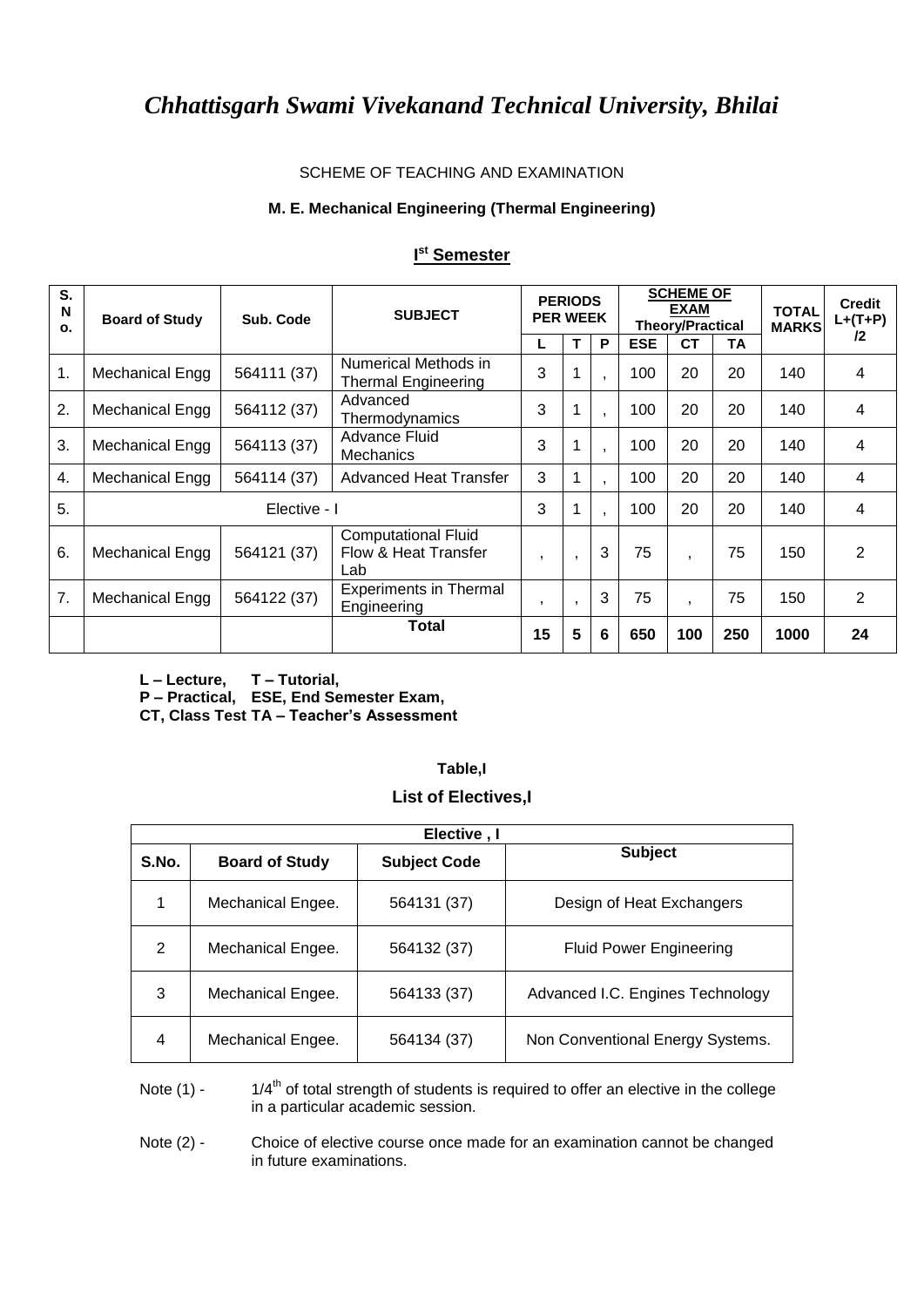### **SCHEME OF TEACHING AND EXAMINATION**

### **M. E. Mechanical Engineering (Thermal Engineering)**

| S.  |                        |             | <b>PERIODS</b>                                              |                          |                |     | <b>SCHEME OF EXAM</b>   |              |              | <b>Credit</b> |         |
|-----|------------------------|-------------|-------------------------------------------------------------|--------------------------|----------------|-----|-------------------------|--------------|--------------|---------------|---------|
| No. | <b>Board of Study</b>  | Sub. Code   | <b>SUBJECT</b>                                              | <b>PER WEEK</b>          |                |     | <b>Theory/Practical</b> |              | <b>TOTAL</b> | $L+(T+P)$     |         |
|     |                        |             |                                                             |                          | T              | P   | <b>ESE</b>              | <b>CT</b>    | ΤA           | <b>MARKS</b>  | $12 \,$ |
| 1.  | <b>Mechanical Engg</b> | 564211 (37) | Modeling & Simulation of<br><b>Thermal Systems</b>          | 3                        | 1              |     | 100                     | 20           | 20           | 140           | 4       |
| 2.  | Mechanical Engg        | 564212 (37) | Experimental Methods in<br><b>Thermal Engineering</b>       | 3                        | 1              |     | 100                     | 20           | 20           | 140           | 4       |
| 3.  | Mechanical Engg        | 564213 (37) | <b>Energy Management</b>                                    | 3                        | 1              |     | 100                     | 20           | 20           | 140           | 4       |
| 4.  | Mechanical Engg        | 564214 (37) | Refrigeration & Air<br><b>Conditioning System</b><br>Design | 3                        | 1              |     | 100                     | 20           | 20           | 140           | 4       |
| 5.  | Elective - II          |             | 3                                                           | 1                        |                | 100 | 20                      | 20           | 140          | 4             |         |
| 6.  | Mechanical Engg        | 564221 (37) | Instrumentation Lab                                         | $\mathbf{r}$             | $\mathbf{r}$   | 3   | 75                      | $\mathbf{I}$ | 75           | 150           | 2       |
| 7.  | <b>Mechanical Engg</b> | 564222 (37) | Modeling & Simulation<br>Lab                                | $\overline{\phantom{a}}$ | $\cdot$        | 3   | 75                      | $\mathbf{I}$ | 75           | 150           | 2       |
|     | <b>Total</b>           |             |                                                             | 15                       | $5\phantom{1}$ | 6   | 650                     | 100          | 250          | 1000          | 24      |

### **II nd Semester**

**L – Lecture, T – Tutorial,**

**P – Practical, ESE, End Semester Exam,** 

**CT, Class Test TA – Teacher's Assessment**

# **Table, II**

| <b>List of Electives, II</b> |  |  |  |  |  |
|------------------------------|--|--|--|--|--|
|------------------------------|--|--|--|--|--|

|       | Elective - II         |                     |                                 |  |  |  |  |  |  |  |
|-------|-----------------------|---------------------|---------------------------------|--|--|--|--|--|--|--|
| S.No. | <b>Board of Study</b> | <b>Subject Code</b> | <b>Subject</b>                  |  |  |  |  |  |  |  |
|       |                       |                     |                                 |  |  |  |  |  |  |  |
|       | Mechanical Engg       | 564231 (37)         | <b>Boundary layer Theory</b>    |  |  |  |  |  |  |  |
| 2     | Mechanical Engg       | 564232 (37)         | Two Phase Flow & Heat Transfer  |  |  |  |  |  |  |  |
|       |                       |                     |                                 |  |  |  |  |  |  |  |
| 3     | Mechanical Engg       | 564233 (37)         | <b>Advance Gas Dynamics</b>     |  |  |  |  |  |  |  |
| 4     | Mechanical Engg       | 564234 (37)         | Theory of Combustion & Emission |  |  |  |  |  |  |  |

Note  $(1)$  - 1/4<sup>th</sup> of total strength of students subject is required to offer an elective in the college in a particular academic session.

Note (2) - Choice of elective course once made for an examination cannot be changed in future examinations.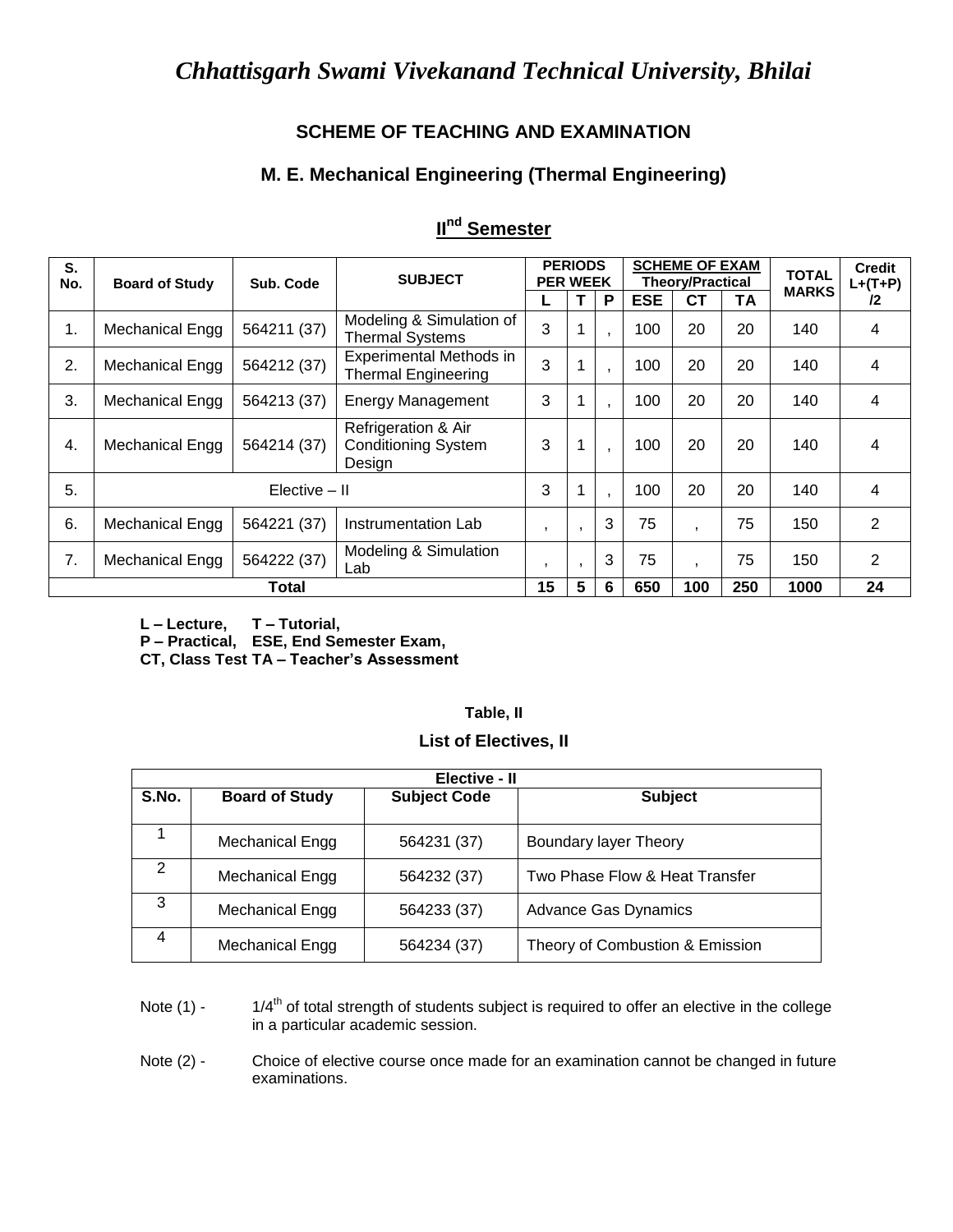### **SCHEME OF TEACHING AND EXAMINATION**

## **M. E. Mechanical Engineering (Thermal Engineering)**

### **IIIrd Semester**

| S.<br>No.    | <b>Board of Study</b> | Sub. Code   | <b>SUBJECT</b>                                                    |         | <b>PERIODS</b><br><b>PER WEEK</b> |                |            |                | <b>SCHEME OF</b><br><b>EXAM</b><br><b>Theory/Practical</b> |     | <b>Credit</b><br>$L+(T+P)/2$ |
|--------------|-----------------------|-------------|-------------------------------------------------------------------|---------|-----------------------------------|----------------|------------|----------------|------------------------------------------------------------|-----|------------------------------|
|              |                       |             |                                                                   |         |                                   | P              | <b>ESE</b> | <b>CT</b>      | <b>TA</b>                                                  |     |                              |
| 1.           | Mechanical Engg       | 564311 (37) | <b>Computational Fluid</b><br><b>Dynamics &amp; Heat Transfer</b> | 3       | $\mathbf 1$                       | $\overline{ }$ | 100        | 20             | 20                                                         | 140 | 4                            |
| 2.           | Electives - III       |             |                                                                   | 3       | $\mathbf 1$                       | $\overline{ }$ | 100        | 20             | 20                                                         | 140 | 4                            |
| 3.           | Mechanical Engg       | 564321 (37) | Preliminary work on<br><b>Dissertation</b>                        | $\cdot$ | $\overline{ }$                    | 28             | 100        | $\overline{ }$ | 100                                                        | 200 | 14                           |
| 4.           | Mechanical Engg       | 564322 (37) | Seminar on Industrial<br><b>Training and Dissertation</b>         | $\cdot$ | $\mathbf{I}$                      | 3              | $\cdot$    | $\mathbf{I}$   | 20                                                         | 20  | $\overline{2}$               |
| <b>Total</b> |                       |             |                                                                   | 6       | $\mathbf{2}$                      | 31             | 300        | 40             | 160                                                        | 500 | 24                           |

**L – Lecture, T – Tutorial,**

**P – Practical, ESE, End Semester Exam**

**CT, Class Test TA – Teacher's Assessment**

### **Table - I**

**List of Electives - III**

|                                                       | Elective, I                   |                |                                        |  |  |  |  |  |  |  |  |
|-------------------------------------------------------|-------------------------------|----------------|----------------------------------------|--|--|--|--|--|--|--|--|
| S.No.<br><b>Board of Study</b><br><b>Subject Code</b> |                               | <b>Subject</b> |                                        |  |  |  |  |  |  |  |  |
|                                                       | <b>Mechanical Engineering</b> | 564331 (37)    | <b>Power Plant Engineerig</b>          |  |  |  |  |  |  |  |  |
| 2                                                     | <b>Mechanical Engineering</b> | 564332 (37)    | Cold Preservation of Food              |  |  |  |  |  |  |  |  |
| 3                                                     | <b>Mechanical Engineering</b> | 564333 (37)    | <b>Bio-Fluid Mechnics</b>              |  |  |  |  |  |  |  |  |
| 4                                                     | <b>Mechanical Engineering</b> | 564334 (37)    | Micro & Nano Scale Thermal Engineering |  |  |  |  |  |  |  |  |